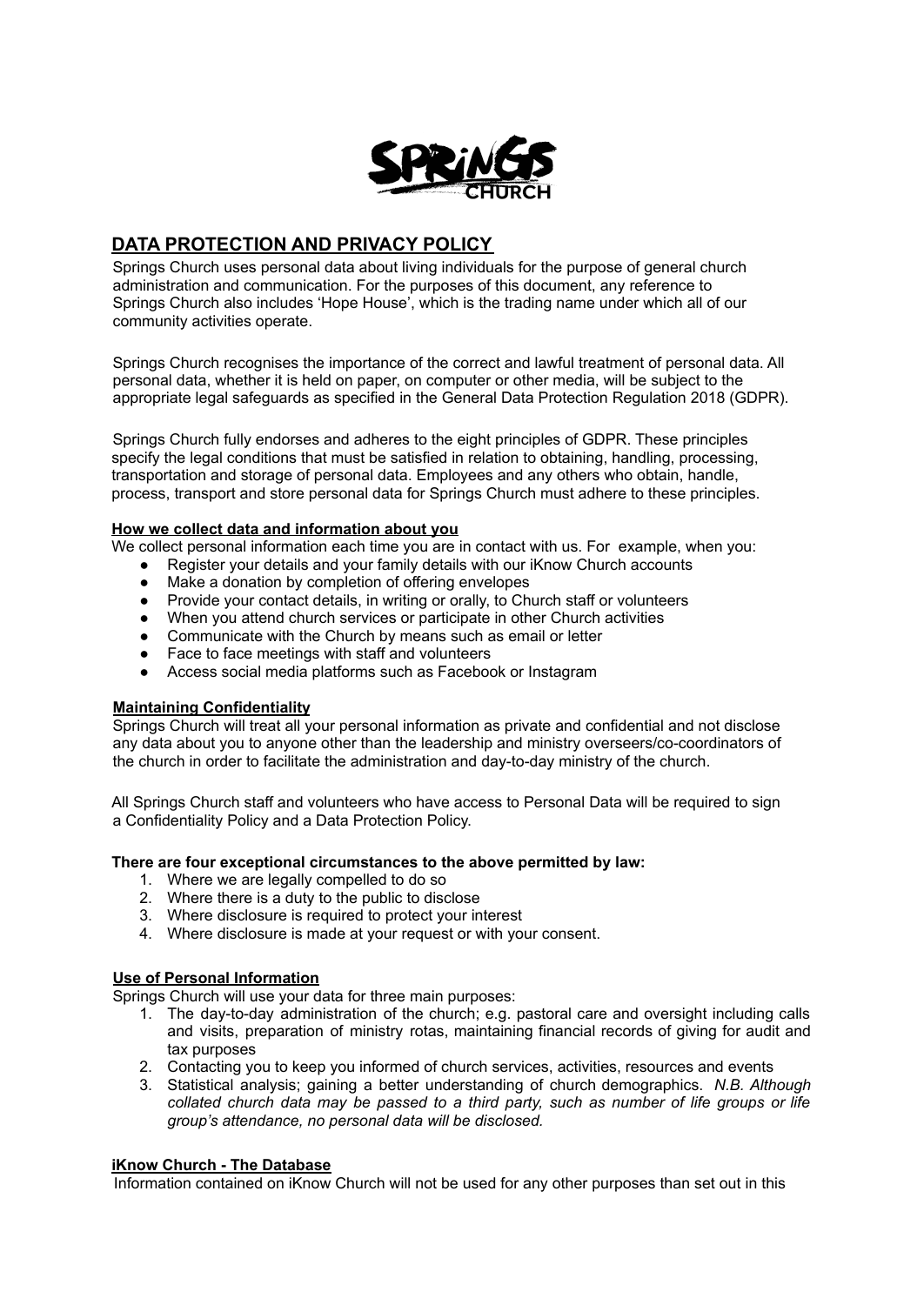section. The database is accessed through the cloud and therefore, can be accessed through any computer or smart device with internet access. The server for the database is in the UK and hosted by iKnow Church.

- 1. Access to the database is strictly controlled through the use of name specific passwords, which are selected by the individual.
- 2. Those authorised to use the database only have access to their specific area of use within the database. This is controlled by the Data Controller and other specified administrators. These are the only people who can access and set these security parameters.
- 3. People who will have secure and authorised access to the database include Springs Church Trustees, Church Administrator, data in-putters, Ministry Team Leaders, Life Group Leaders
- 4. All access and activity on the database is logged and can be viewed by the Database **Controller**
- 5. Subject Access all individuals who are the subject of personal data held by Springs Church are entitled to:
	- a. Ask what information the church holds about them and why
	- b. Ask how to gain access to it
	- c. Be informed how to keep it up to date
	- d. Be informed what Springs Church is doing to comply with its obligations under the General Data Protection Regulation 2018
- 6. Personal information will not be passed onto any third parties outside of the church environment. We do not sell or pass any of your personal information to any other organisations and/or individuals without your express consent, with the following exceptions:
	- a. By providing us with your details you are giving the Church your express permission to transfer your data to service providers including mailing houses, such as MailChimp, to enable fulfilment of the purpose for collection.
- 7. Sensitive Personal Information: The Church may collect and store sensitive personal information such as health information, religious information (church attendance) when you and/or your family attend, register for church events and conferences. Your personal information will be kept strictly confidential. It is never sold, given away, or otherwise shared with anyone, unless required, by law.

#### **Rights to Access Information**

Employees and other subjects of personal data held by Springs Church have the right to access any personal data that is being held in certain manual filing systems. This right is subject to certain exemptions: Personal Information may be withheld if the information relates to another individual.

Any person who wishes to exercise this right should make the request in writing to the Springs Church Data Officer, using the standard letter which is available online from www.ico.gov.uk.

Please address all correspondence to: FAO: The Data Protection Officer Springs Church 7 Zoar Street **Dudley** DY3 2PA

or emailing info@springschurch.co.uk If personal details are inaccurate, they can be amended upon request.

Springs Church aims to comply with requests for access to personal information as quickly as possible, but will ensure that it is provided within 30 days of receipt of a completed form unless there is good reason for delay. In such cases, the reason for delay will be explained in writing to the individual making the request.

Data Protection and Privacy Policy written: 18th July 2019 Reviewed: May 2022